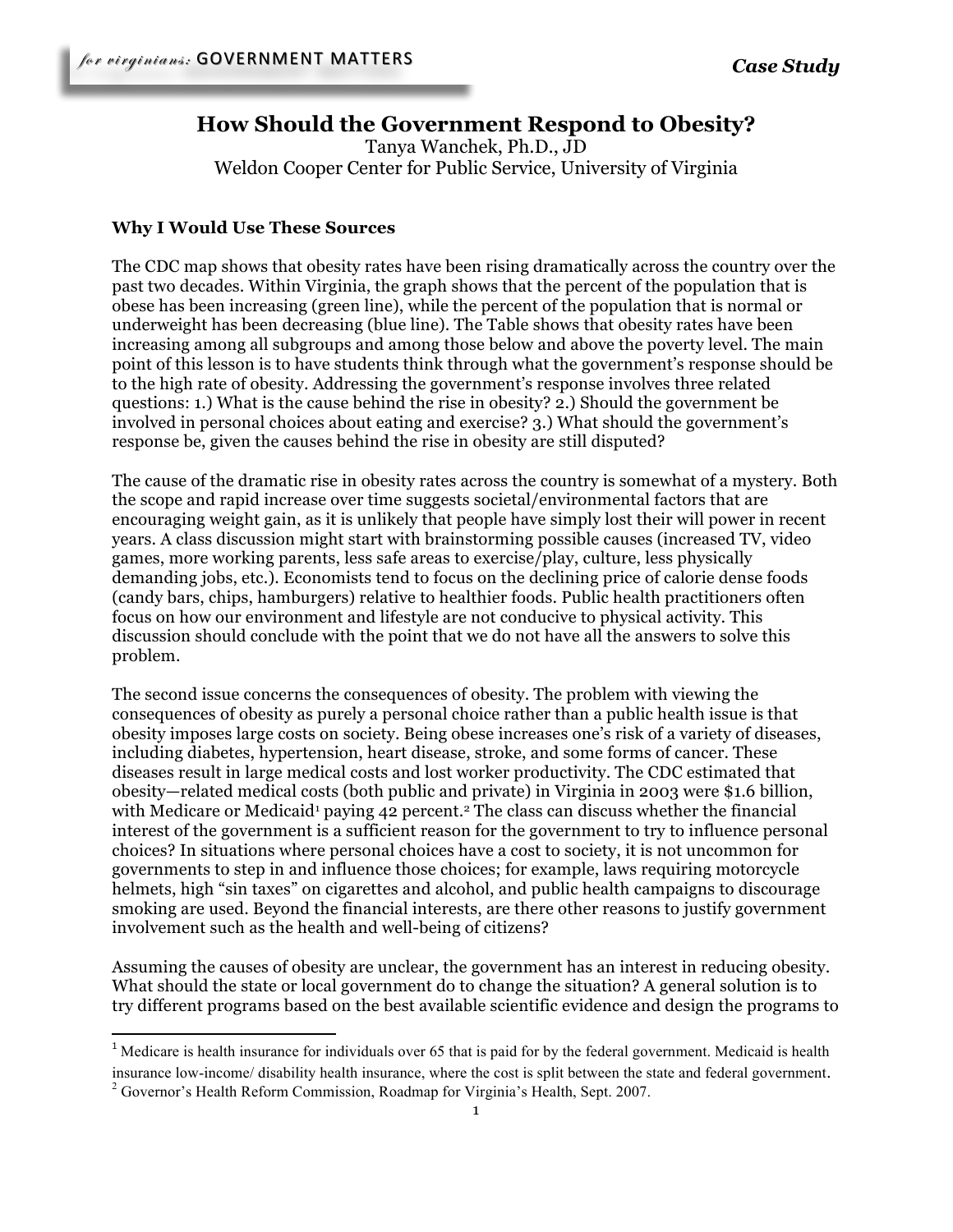facilitate evaluation of their effectiveness. The class can discuss possible programs to address the causes that they came up with.

Examples of programs include:

- Virginia Commonwealth University's ten-week walking program in 2004 provided pedometers to participants to both encourage a healthy lifestyle for students and employees and to provide researchers with useful data.
- New York City's ban on trans—fats restaurants and the City's attempt to require restaurants to post calories.

A more difficult question is how to collect data to evaluate the programs' effectiveness. For example, evaluating New York City's ban would be difficult as the effects would not likely show up in population—wide obesity rates. Students can think of ways to collect data on the effect of programs (surveys of individuals, data on food sold).

## **How I Would Introduce the Sources**

I would show the class the data, cold, if the computer equipment is available or you can use Handout #1: *What Does the Data Tell You?* High school students may not be aware of the dramatic rise over time. In class, discussions could be centered around the three issues: 1) the cause of the rise in obesity; 2) whether the consequences of obesity warrant government involvement; and 3) what the government can do.

The most lively discussions will likely center around the first issue, as everyone has an opinion on the causes of obesity. To discuss the second issue, you will have to let the class know the health consequences of obesity and the cost to the government due to Medicare and Medicaid. Then have students discuss whether costs are enough to justify government involvement or whether there are other justifications for involvement. Is obesity similar to cigarettes, should there be a higher tax on unhealthy, calorie-dense foods to discourage obesity?

To draw out discussion for the third issue, I would select the top few most common/ likely explanations and see if students can think of possible government programs to address that cause and how the government could evaluate the success of the program. This might be difficult, but students can generally think about ways to collect data, such as surveys, selfreporting, measuring BMI (body mass index) before and after a program, etc. The aim is to get students to think about how the government should respond to public health problems.

## **Reading the Sources**

I would have students work in groups to develop ideas on the causes of obesity, reminding them that it has to relate to something that has changed over time to match the data, then share some of their ideas with the class. People can be very opinionated about the causes of obesity. So I would try to at least have them recognize that there could be multiple causes and multiple ways to address those causes. Scientists have spent extensive time studying the issue, but have not come to a single conclusion.

For the second issue regarding government involvement, I would generally just allow the students to express their opinions. Suggesting a tax, similar to the cigarette tax, is one way to get students to think about what it would mean to them to have higher prices on their candy bars, etc.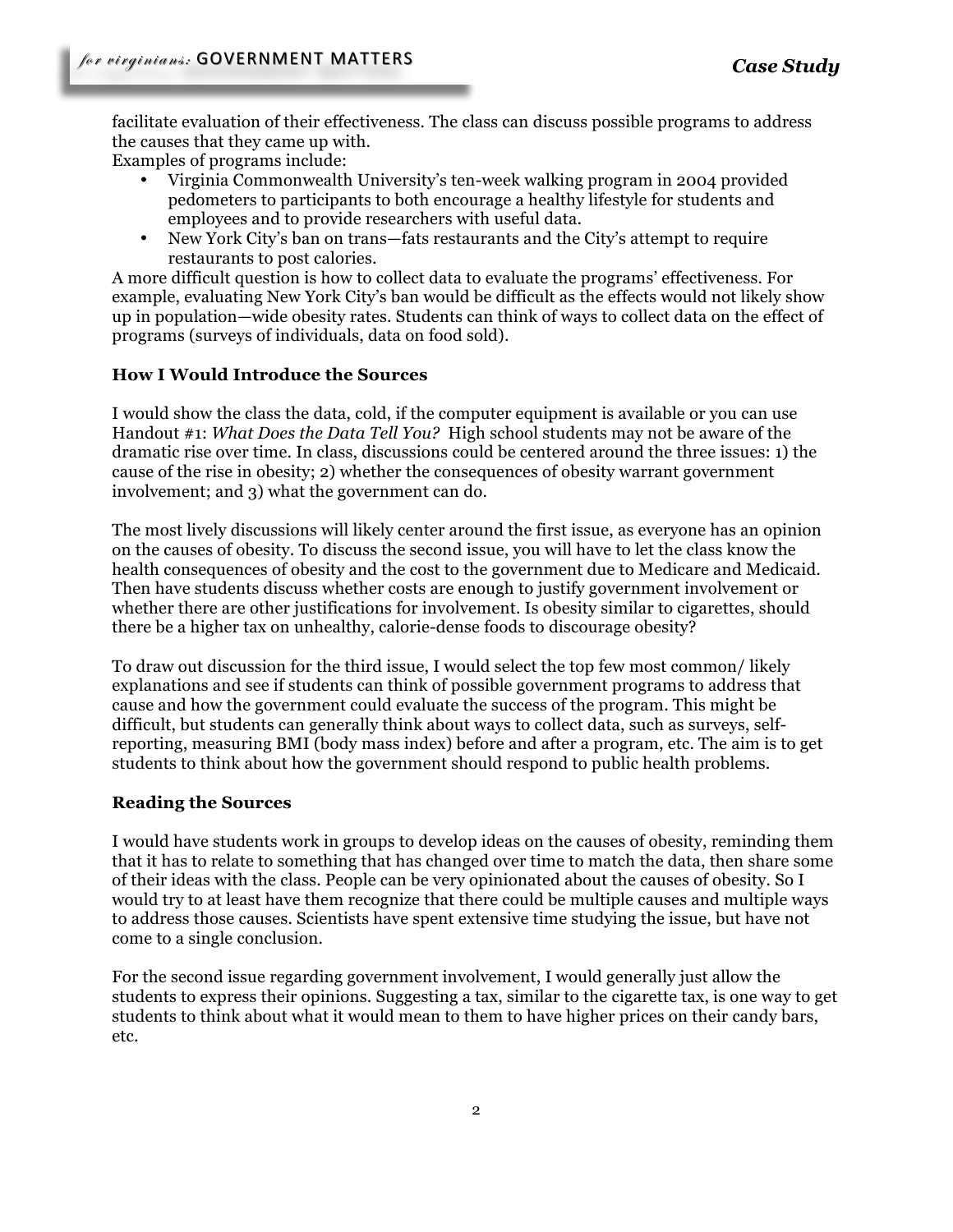The third issue, what should the government do, rests on the students concluding that the government should do something. While not having the government do anything is a legitimate response, if the students come to this conclusion then the next phase would be to explore a variety of responses that the government could take if it chose to act.

## **Reflections**

This topic encourages students to analyze several issues. First, this is an opportunity to think through what explanations fit the facts. Because there has been a change in obesity over time, the explanations have to also account for the change. Second, it encourages students to think through the advantages and disadvantages of different government policies. Evaluation of pilot or test programs can provide a way to test different programs to see what works and, thus can be an essential component to good government policy. Third, it encourages students to think about when and why the government is getting involved in an issue that involves personal choice. However, the fact that this topic relates to their own decisions about what to eat and how much to exercise should facilitate students developing an interest in the topic.

## **Materials**

• Handout #1: *What Does the Data Tell You?*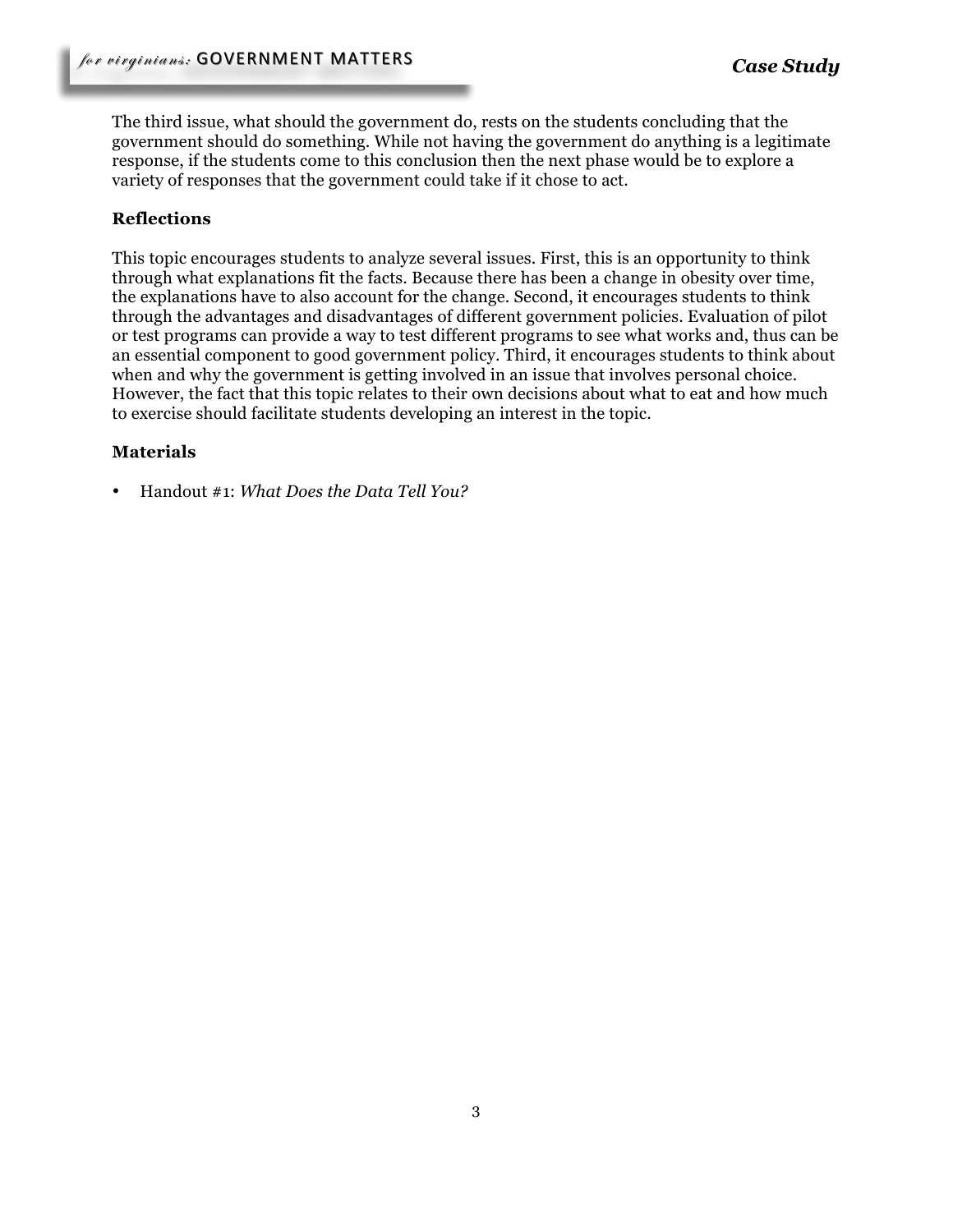Name \_\_\_\_\_\_\_\_\_\_\_\_\_\_\_\_\_\_\_\_\_\_\_\_ Period \_\_\_\_\_ Date \_\_\_\_\_\_\_\_\_\_\_\_\_\_\_

# **What Does the Data Tell You?**

#### **Primary Sources**

**1. Map -** Centers for Disease Control and Prevention (CDC) map of obesity rates by state 1985–2007 http://www.cdc.gov/nccdphp/dnpa/obesity/trend/maps/

### **2. Graph**



Source: Centers for Disease Control and Prevention (CDC). *Behavioral Risk Factor Surveillance System Survey Data*. Atlanta, Georgia: U.S. Department of Health and Human Services, Centers for Disease Control and Prevention, 1995-2006.